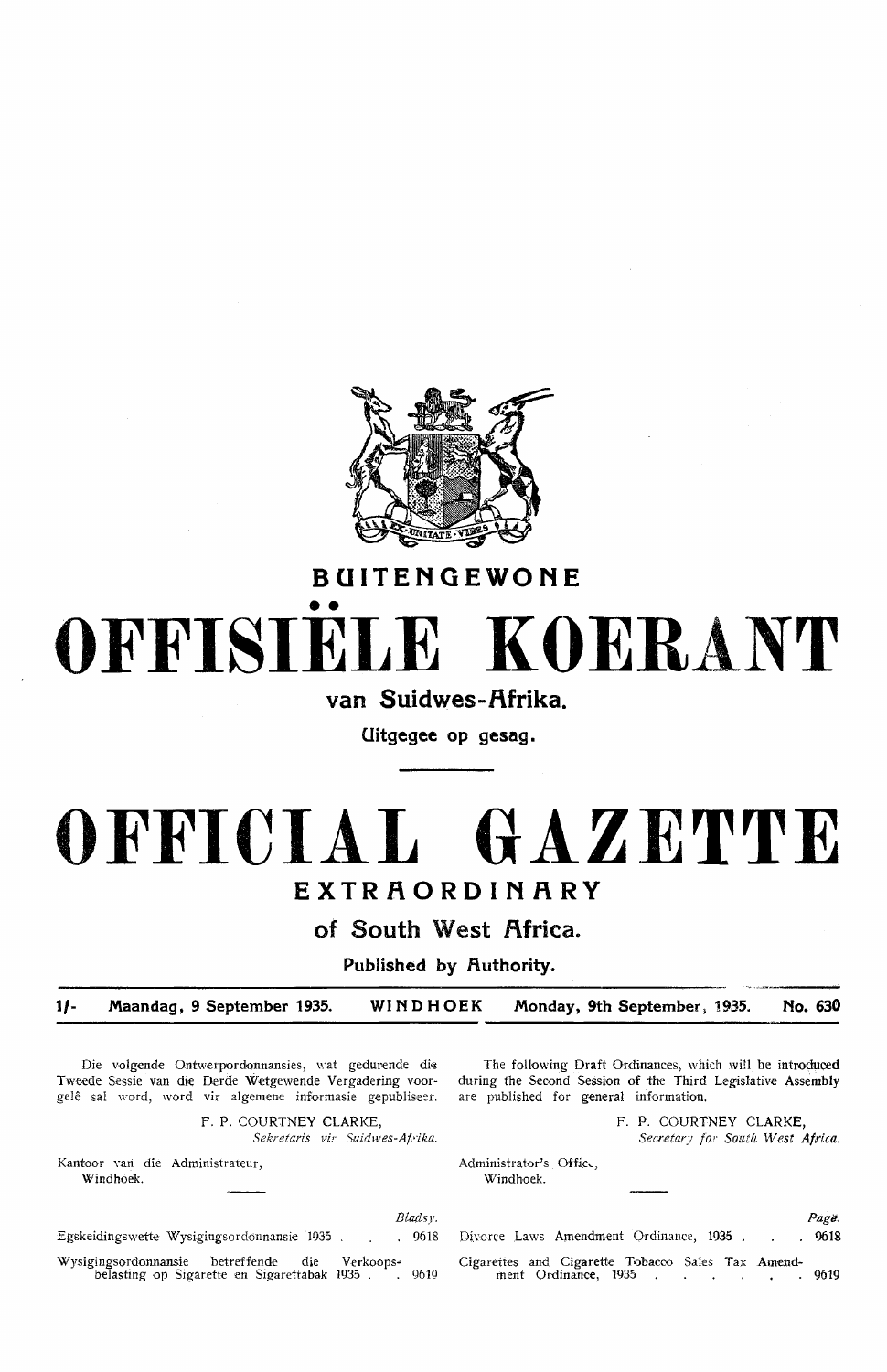## **ONTWERPORDONNANSIE**

Tot wysiging van die egskeidingswette van die Gebied.

DIT WORD VERORDEN deur die -Wetgewende Vergadering vir die Gebied van Suidwes-Afrika, met die toe-stemming van die Goewerneur-Generaal, insover sodanige toe-<br>stemming benodig is, nadat dit vooraf ontvang en aan die Wetgewende . Vergadering deur boodskap van die Administrateur, ooreenkomstig die bepalings van artikel *ses-en-twintig*<br>van "De Zuidwest-Afrika Konstitutie Wet 1925", van die Parfement van die Unie van Suid-Afrika, meegedeel is, as volg:-

1. (1) Behalwe die ander gronde waarop ingevolge 'n wet wat tans in die Oebied van krag is, 'n order vir eg-<br>skeiding kan verleen word, kan so 'n order ook verleen word op grond dat die party teen wie die order gevra word -

- **(a)** gedureride 'ri tydvak van minstens sewe jaar aan di;e bepalings vari "De Wet op Oeestesgebreken, 1916" van die Parlement van di-e Unie van Suid-Afrika soos op die Gebied toegepas deur die Wet op Geestesgebreke in Suidwes-Afrika 1926, (Wet No. 22 van 1926), van<br>die vermelde Parlement onderworpe gewees is en ongeneeslik is; of
- (b) ingevolge artikel *driehonderd-vier-en-veertig* van die "Kriminele Procedure en Bewijslevering Wet, 1917",<br>soos op die Oebied toegepas deur die "Crimineele Procedure en Bewijslevering Proclamatie, 1919" .(Pro-<br>klamasie No. 20 van 1919), 'n gewoonte-misdadiger verklaar is en gedurende minstens vyf jaar na daardie verklaring in die gevangenis aangehou is:

Met die verstande dat 'n hof geen order vir egskeiding op die in paragraaf (a) vermelde gronde verleen nie tensy hy deur die getuienis van drie geneeskundige praktisyns, twee van wie deur die hof aangestelde psigiaters moet wees, oortuig is dat die verweerder ongerueeslik is en tensy hy tewens oortuig is dat die eiser (indien die eiser die eggenoot<br>is van die verweerder) geensins te blameer is vir die geestestoestand van die verweerder nie.

(2) Wanneer 'n order gevra word op die grond vermeld in paragraaf (b) van sub-artikel (1) van hierdie artikel,<br>is die hof bevoeg om so 'n order te weier indien hy oortuig is by die begaan van 'n misdaad waarvoor hy of sy ver-<br>boordeel is.

2. As 'n order vir .egskeiding onder paragraaf (a) van sub-artikel (1) van artikel *een* verleen word, kan die hof --

- (a) gefas dat eiser die regskoste van verweerder (as daar koste is) betaal en dat hy ten genoeë van die Meester voorsiening maak vir die behoorlike onderhoud van verweerder en die kind of kinders uit die huwelik en vir die versekering van enige voordele waartoe verweerder geregtig mag wees;
- (b) geen order teen verweerder verleen nie waaronder enige voordele uit die huwelik voortvloeiende verbeurd ver-<br>klaar word.

3. (1) As iemand aan wie 'n order vir egskeiding ingevolge paragraaf (a) van sub-artikel (1) van artikel een verleen is van plan is om te hertrou, moet hy (hetsy die huwelik deur spesiale lisensie of na publikasie van gebooie plaasvind) 'n sertifikaat verkry onderteken deur die Meester<br>van die volgende inhoud, naamlik --

- (a) 'n sertifikaat dat aan die bepalings van paragraaf (a) van artikel *twee* voldaan is; of
- (b) as geen order onder daardie paragraaf verleen is, 'n sertifikaat van daardie feit.

# **DRAFI' ORDINANCE**

To amend the divorce laws of the Territory.

BE IT ORDAINED by the Legislative Assembly for the Territory of South West Africa, with the consent of the Governor-General, in so far as such consent is necessary previously obtained and communicated to the Legislative Assembly by message from the Administrator in accordance with the provisions of section *twenty-six* of the South West Africa Constituhon Act, 1925, of the Parliament of the Union of South Africa, as follows:-

1. (1) In addition to any other grounds on which a decree of divorce may by any law at present in force in the Territory be granted such a decree may also be granted on the ground that the party against whom the decree is sought

- (a) has been subject to the provisions of the Mental Dis- •orders Act, 1916, of the Parliament of the Union of South Africa as extended to the Territory by the South West Africa Mental Disorders Act, 1926 (Act<br>No. 22 of 1926), of the said Parliament, for a period of not less than seven years and is incurable; or
- (b) has been declared to be an• habitual criminal under section *three hundred and forty-four* of the Criminal Procedure and Evidence Act, 1917, as applied to the Territory by the Criminal Procedure and Evidence<br>Proclamation, 1919 (Proclamation No. 20 of 1919), and has been detained in prison for at least five years after such declaration:

Provided that a Court shall not grant a decree of divorce on the grounds set forth in paragraph (a) unless it is satisfied by the evidence of three medical practitioners of whom two shall be alienists appointed by the Court that the defendant is incurable and unless it is also satisfied that the plaintiff (if the plaintiff is the husband of the defendant) is in no way to blame for the mental condition of the defendant.

(2) Whenever a decree is sought on the ground mentioned in paragraph (b) of sub-section (1) hereof, it Shall be competent for the Court to refuse such decree if it is satisfied that the plaintiff voluntarily assisted the defendant in the commission of any crime of which he or she has been convicted.

2. Whenever a decree of divorce is granted under para-<br>graph (a) of sub-section (1) of section *one*, the Court -

- (a) may order that the plaintiff pay the defendant's costs, if any, and that he make provision to the satisfaction of the Master for the proper maintenance of the defendant and any child or children of the marriage and for the securing of any benefits to which the defendant may be entitled;
- (b) shall not, as against the defendant, order the forfeiture of any benefits arising out of the marriage.

3. (1) Whenever a person who has been granted a decree of divorce under paragraph (a) of sub-section (1) of section *one* intends to marry again, he shall (whether the marriage be by special licence or after publication of banns) obtain a certificate under the hand of the Master to the following effect, namely

- (a) a certificate that the provisions of paragraph (a) of section *two* have been complied with; or
- (b) if no order has been made under that paragraph a certificate stating that fact.